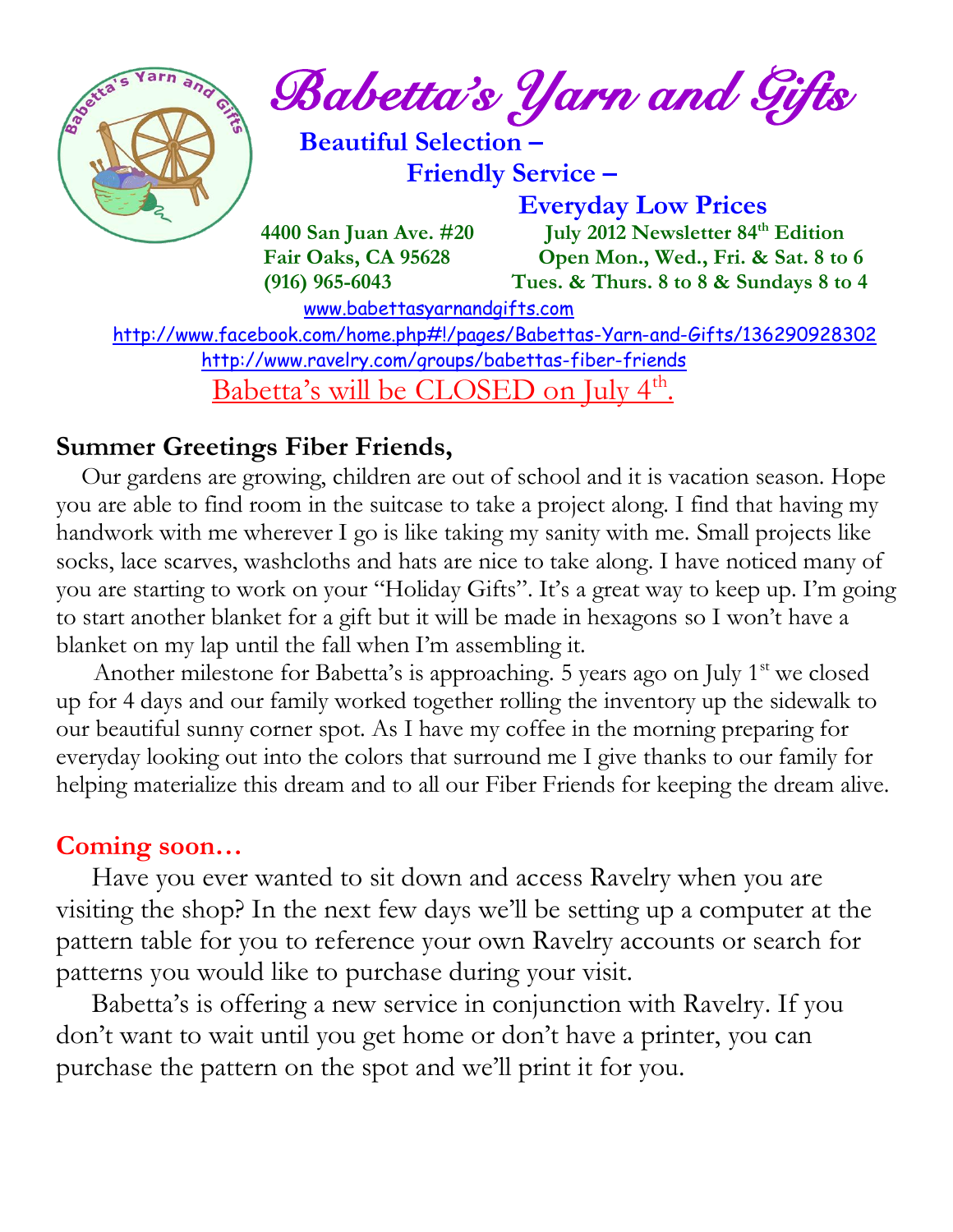Thanks everyone who participated in our first Potluck on the World Wide Knit in Public day. We had lots of fun and many requests to do it again so…

Babetta's Second Saturday Potluck on July 14<sup>th</sup> from 12 to 3pm Come share your projects and food with your Fiber Friends. Just bring a dish you'd like to share to participate. Beverages and tableware will be supplied.

**Ruffle Yarn** update: Many of you have patiently waited for our distributors to catch up with production. We now have a good selection for you to choose from with more arriving every day.

## **What's New?**

Manos Finito LaJolla from Baah Yarn Pura Bella Yarns fine dyeables and fingering weight Organic Cotton M&K Paljett and Fame Trend Paljett Cherub DK and Cherub Aran from Cascade Yarns Passion Nette and Wilde from Plymouth Yarns Heather Ludlow Linen Stitch Scarf kits from Schaefer Many new colors in Ripple from Tahki Yarns

**Coupon reminder**- Don't forget to redeem those 15% off coupon you received during our Mother's Day sale. They expire on June  $30<sup>th</sup>$ .



## Spring Violets Vest KAL

This beautiful vest is a 1 size fits most knit in 1 piece advanced beginner project. You will learn to add beads in a slip stitch pattern and with simple stockinette stitch use different yarns to create a spectacular garment.

I'll be sending out an e-mail with dates soon.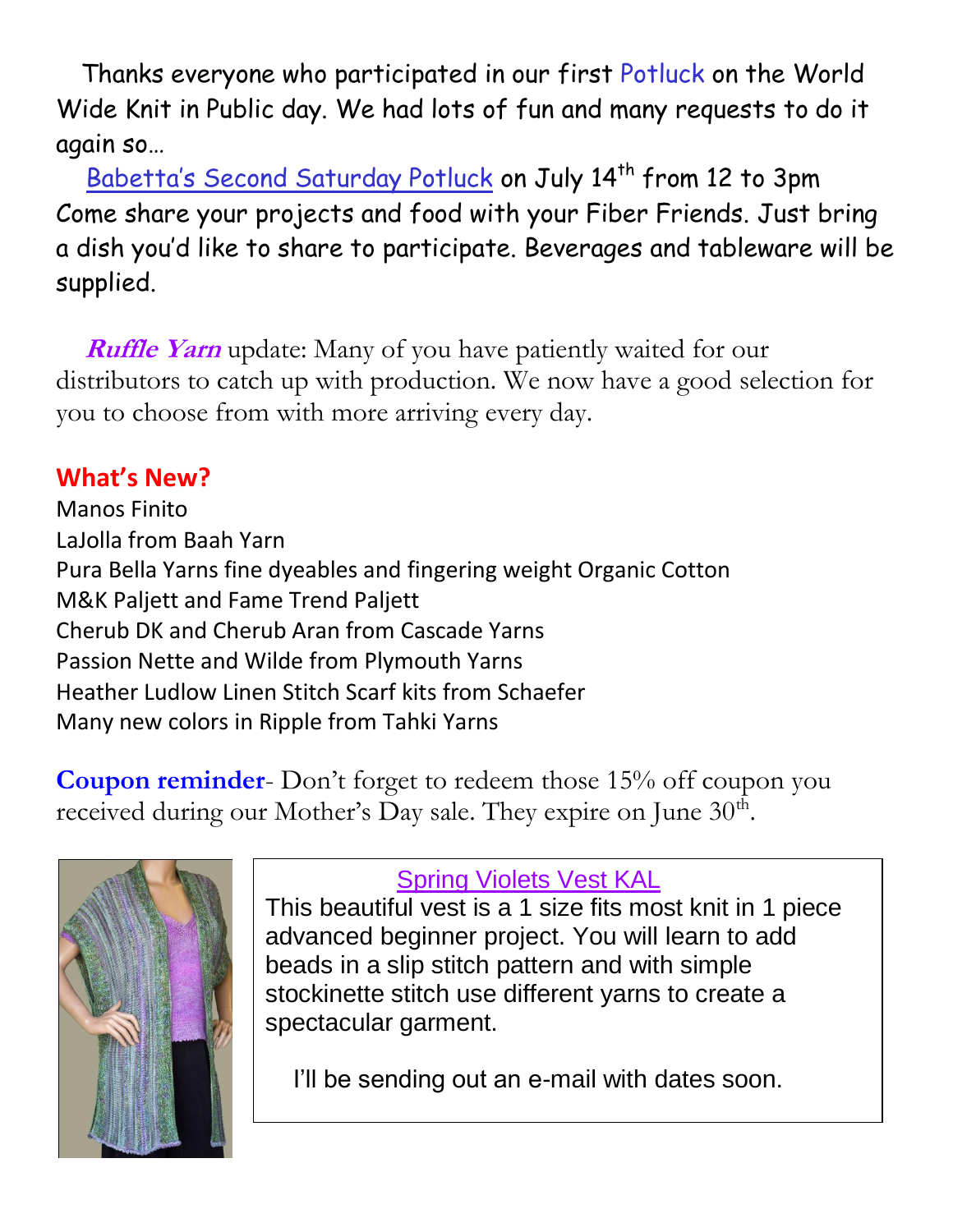# Private lesson changes beginning August  $1<sup>st</sup>$

Private lessons will require a 50% deposit when scheduled. 1 hour knitting or crochet will be \$20 for 1 student, \$15 per 2 or more students 1 hour spinning or weaving will be \$25, \$20 per 2 or more students Cancellations with less than 24 hour notice will forfeit deposit with exceptions for emergencies. Other cancellations can be transferred to rescheduled lessons or store credit.

## **Classes for July at Babetta's 916-965-6043**

 *In our project classes you can learn to knit anything from scarves to socks to felted purses to lace shawls to hats to sweaters. Pick your project and join in the fun. Our knitters inspire each other to try new things by sharing ideas and showing off their latest creation. Sign up for one of our classes and you will receive a coupon for 10% off.*

 **Pre-registration is required as class sizes are limited. Please choose your dates carefully. Because of scheduling conflicts and complications, make-up classes will only be allowed under special circumstances and individual consideration.**

*Our project class knitting teacher Maya has been teaching at Babetta's for 7 ½ years and can help you make your fiber dreams come true in a fun and patient atmosphere. Gustine is our highly skilled spinning, weaving & knitting teacher.*

### **Tuesdays July 10, 17 & 24**

Knitting Project 10am – 11:30am fee \$40 Knitting Project 6pm – 7:30pm fee \$40

**Wednesdays July 11, 18 & 25** Knitting Project 1pm – 2:30pm fee \$40 Knitting Project 3:30pm- 5pm fee \$40

**Thursday July 12, 19 & 26** Knitting Project 6pm – 7:30pm fee \$40

**Saturdays July 7, 14 & 21** Knitting Project 4pm – 5:30pm fee \$40.

#### Private Lessons

Knitting or Crochet \$15 an hour and Group Knitting or Crochet Private lessons \$10 an hour per person.

Spinning or weaving \$20 an hour and group rates are \$15 an hour per person.

Beginning August 1st 50% deposit required when scheduling. Cancellations with less than 24 hour notice will forfeit deposit with exceptions for emergencies. Other cancellations can be transferred to rescheduled lessons or store credit.